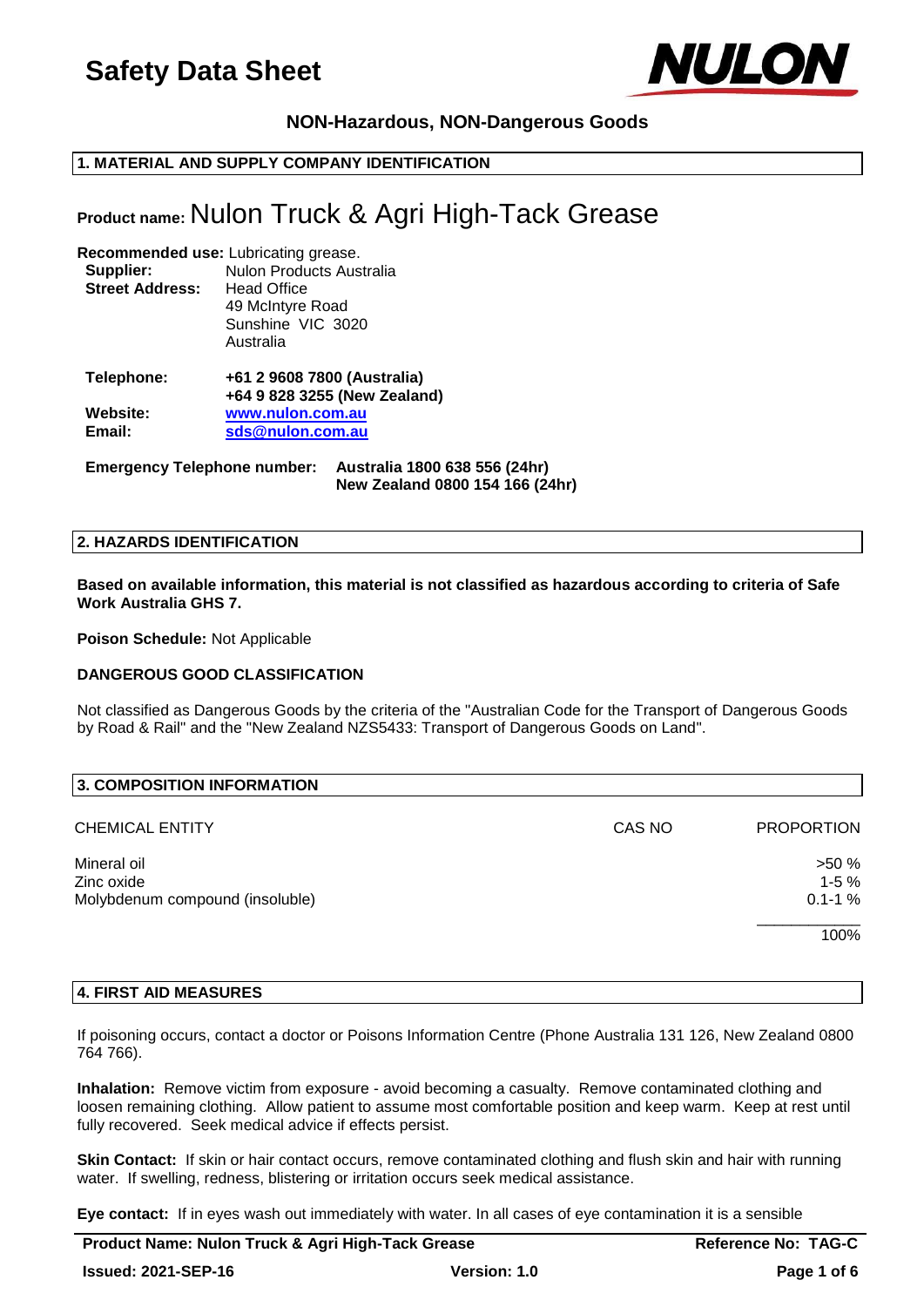

precaution to seek medical advice.

**Ingestion:** Rinse mouth with water. If swallowed, do NOT induce vomiting. Give a glass of water to drink. Never give anything by the mouth to an unconscious patient. If vomiting occurs give further water. Seek medical advice.

**PPE for First Aiders:** Wear safety shoes, overalls, gloves, safety glasses. Available information suggests that gloves made from nitrile rubber should be suitable for intermittent contact. However, due to variations in glove construction and local conditions, the user should make a final assessment. Always wash hands before smoking, eating, drinking or using the toilet. Wash contaminated clothing and other protective equipment before storing or re-using.

**Notes to physician:** Treat symptomatically.

## **5. FIRE FIGHTING MEASURES**

**Hazchem Code:** Not applicable.

**Suitable extinguishing media:** If material is involved in a fire use water fog (or if unavailable fine water spray), alcohol resistant foam, standard foam, dry agent (carbon dioxide, dry chemical powder).

**Specific hazards:** Combustible material.

**Fire fighting further advice:** On burning or decomposing may emit toxic fumes. Fire fighters to wear selfcontained breathing apparatus and suitable protective clothing if risk of exposure to vapour or products of combustion or decomposition.

## **6. ACCIDENTAL RELEASE MEASURES**

### **SMALL SPILLS**

Wear protective equipment to prevent skin and eye contamination. Avoid inhalation of vapours or dust. Wipe up with absorbent (clean rag or paper towels). Collect and seal in properly labelled containers or drums for disposal.

# **LARGE SPILLS**

Clear area of all unprotected personnel. Slippery when spilt. Avoid accidents, clean up immediately. Wear protective equipment to prevent skin and eye contamination and the inhalation of dust. Work up wind or increase ventilation. Cover with damp absorbent (inert material, sand or soil). Sweep or vacuum up, but avoid generating dust. Collect and seal in properly labelled containers or drums for disposal. If contamination of crops, sewers or waterways has occurred advise local emergency services.

# **Dangerous Goods - Initial Emergency Response Guide No:** Not applicable

# **7. HANDLING AND STORAGE**

**Handling:** Avoid eye contact and repeated or prolonged skin contact. Avoid inhalation of dust.

**Storage:** Store in a cool, dry, well-ventilated place and out of direct sunlight. Store away from foodstuffs. Store away from incompatible materials described in Section 10. Store away from sources of heat and/or ignition. Keep container standing upright. Keep containers closed when not in use - check regularly for spills.

# **8. EXPOSURE CONTROLS / PERSONAL PROTECTION**

# **National occupational exposure limits:**

|                                                   | TWA          |       | <b>STEL</b> |                            | <b>NOTICES</b> |
|---------------------------------------------------|--------------|-------|-------------|----------------------------|----------------|
|                                                   | ppm          | ma/m3 | ppm         | ma/m3                      |                |
| Product Name: Nulon Truck & Agri High-Tack Grease |              |       |             | <b>Reference No: TAG-C</b> |                |
| <b>Issued: 2021-SEP-16</b>                        | Version: 1.0 |       |             |                            | Page 2 of 6    |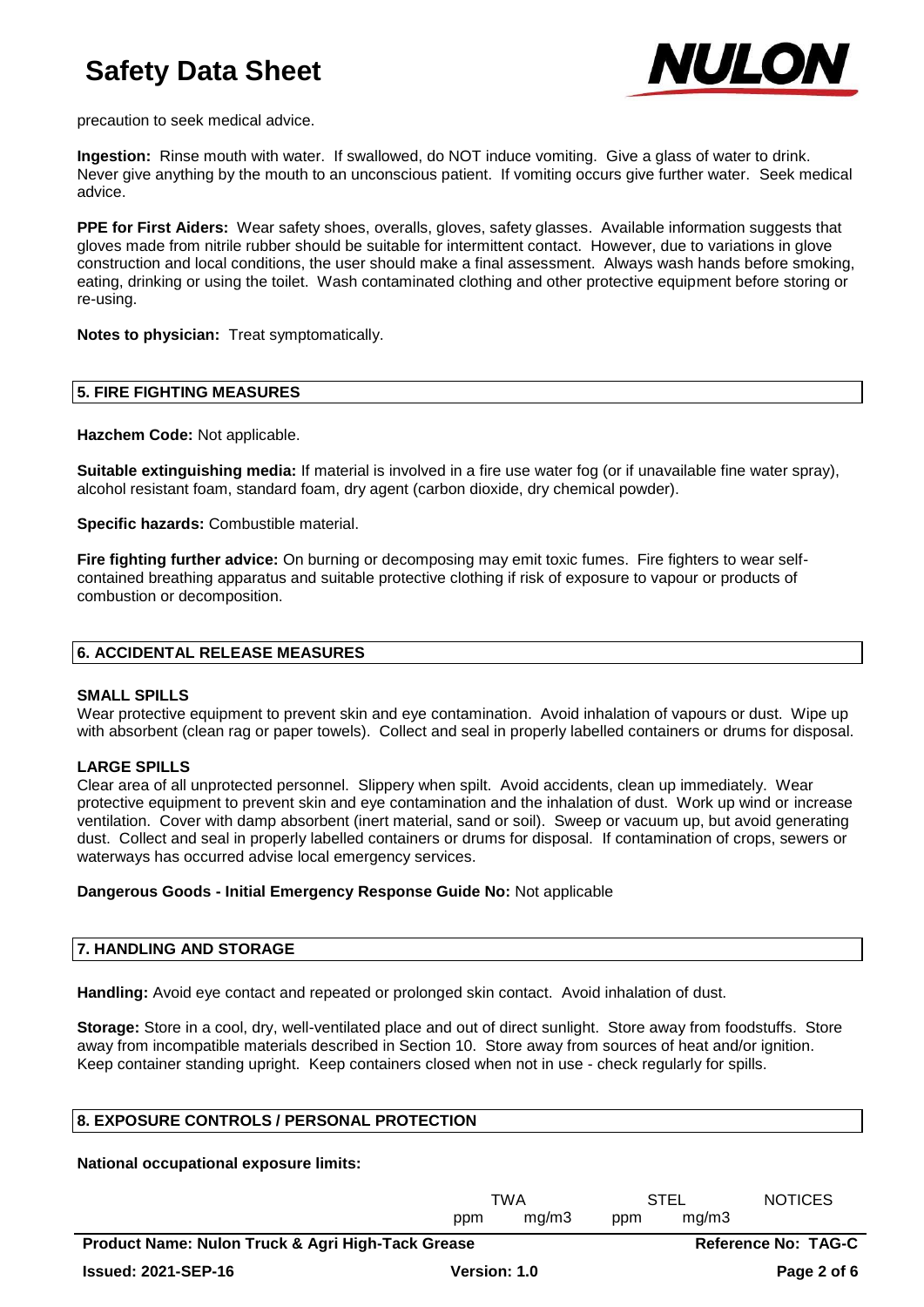

| Molybdenum, insoluble compounds (as Mo) | $\sim$ | - |  |
|-----------------------------------------|--------|---|--|
| Oil mist, refined mineral               |        |   |  |
| Zinc oxide (dust)                       |        |   |  |
| Zinc oxide (fume)                       |        |   |  |

As published by Safe Work Australia.

TWA - The time-weighted average airborne concentration over an eight-hour working day, for a five-day working week over an entire working life.

STEL (Short Term Exposure Limit) - the average airborne concentration over a 15 minute period which should not be exceeded at any time during a normal eight-hour workday.

These Exposure Standards are guides to be used in the control of occupational health hazards. All atmospheric contamination should be kept to as low a level as is workable. These exposure standards should not be used as fine dividing lines between safe and dangerous concentrations of chemicals. They are not a measure of relative toxicity.

If the directions for use on the product label are followed, exposure of individuals using the product should not exceed the above standard. The standard was created for workers who are routinely, potentially exposed during product manufacture.

**Biological Limit Values:** As per the "National Model Regulations for the Control of Workplace Hazardous Substances (Safe Work Australia)" the ingredients in this material do not have a Biological Limit Allocated.

**Engineering Measures:** Ensure ventilation is adequate to maintain air concentrations below Exposure Standards. Use only in well ventilated areas. Avoid generating and inhaling dusts. Use with local exhaust ventilation or while wearing dust mask.

**Personal Protection Equipment:** SAFETY SHOES, OVERALLS, GLOVES, SAFETY GLASSES.

Personal protective equipment (PPE) must be suitable for the nature of the work and any hazard associated with the work as identified by the risk assessment conducted.

Wear safety shoes, overalls, gloves, safety glasses. Available information suggests that gloves made from nitrile rubber should be suitable for intermittent contact. However, due to variations in glove construction and local conditions, the user should make a final assessment. Always wash hands before smoking, eating, drinking or using the toilet. Wash contaminated clothing and other protective equipment before storing or re-using.

**Hygiene measures:** Keep away from food, drink and animal feeding stuffs. When using do not eat, drink or smoke. Wash hands prior to eating, drinking or smoking. Avoid contact with clothing. Avoid eye contact and repeated or prolonged skin contact. Avoid inhalation of dust. Ensure that eyewash stations and safety showers are close to the workstation location.

# **9. PHYSICAL AND CHEMICAL PROPERTIES**

| Form:   | Grease                 |
|---------|------------------------|
| Colour: | Off-white              |
| Odour:  | Mild petroleum/solvent |

| Solubility in water:                    | Insoluble        |
|-----------------------------------------|------------------|
| Density:                                | 0.95             |
| <b>Relative Vapour Density (air=1):</b> | N Av             |
| Vapour Pressure (20 °C):                | N Av             |
| Flash Point (°C):                       | 204.44           |
| Flammability Limits (%):                | N Av             |
| Boiling Point/Range (°C):               | N Av             |
| pH:                                     | N Av             |
| <b>Viscosity:</b>                       | >22 mm2/s @ 40°C |
| Total VOC (g/Litre):                    | N Av             |

**Product Name: Nulon Truck & Agri High-Tack Grease <b>Reference No: TAG-C**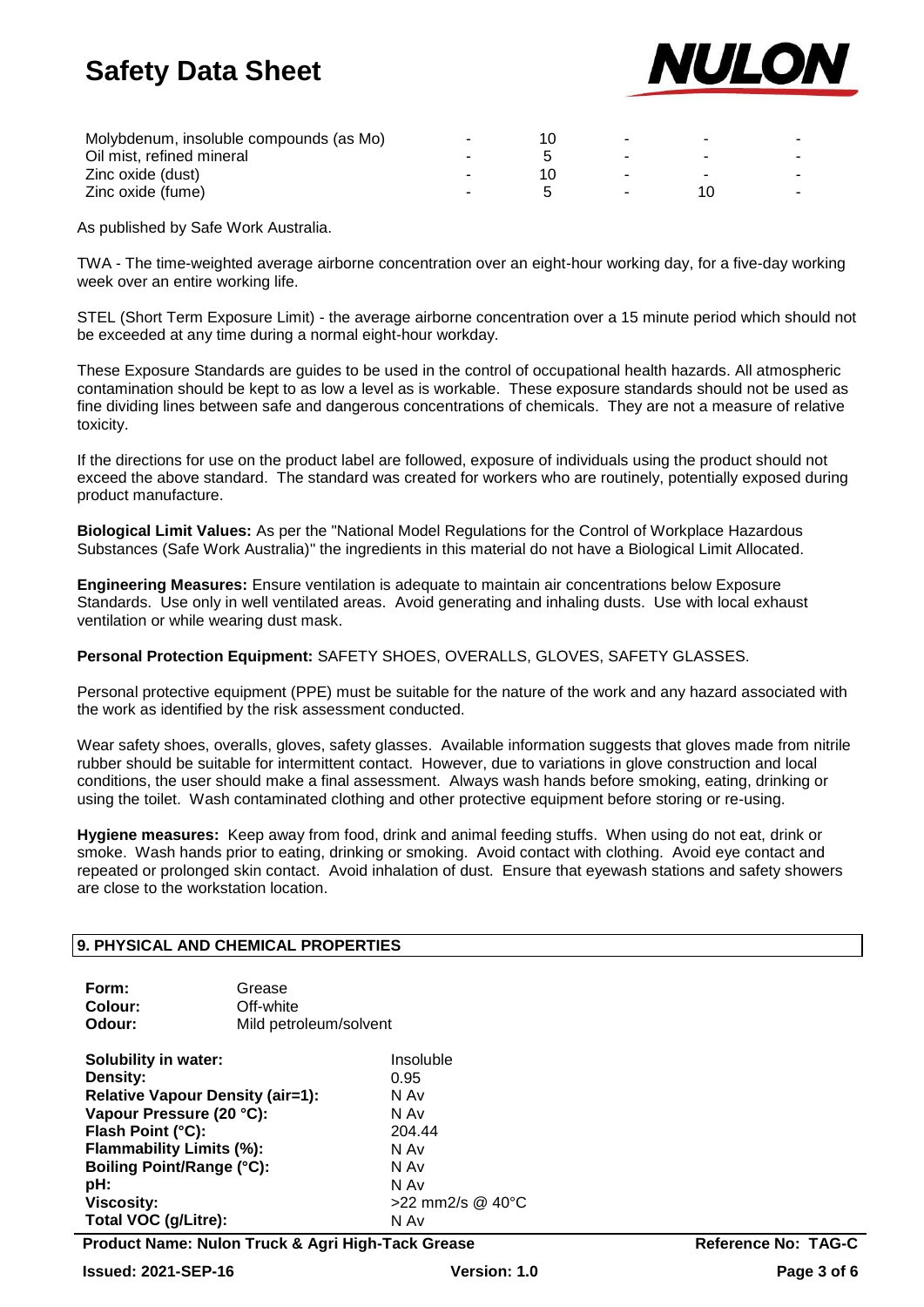

(Typical values only - consult specification sheet)  $N Av = Not available, N App = Not applicable$ 

# **10. STABILITY AND REACTIVITY**

**Chemical stability:** This material is thermally stable when stored and used as directed.

**Conditions to avoid:** Elevated temperatures and sources of ignition.

**Incompatible materials:** Oxidising agents.

**Hazardous decomposition products:** Oxides of carbon and nitrogen, smoke and other toxic fumes.

**Hazardous reactions:** No known hazardous reactions.

# **11. TOXICOLOGICAL INFORMATION**

No adverse health effects expected if the product is handled in accordance with this Safety Data Sheet and the product label. Symptoms or effects that may arise if the product is mishandled and overexposure occurs are:

### **Acute Effects**

**Inhalation:** Material may be an irritant to mucous membranes and respiratory tract.

**Skin contact:** Contact with skin may result in irritation.

**Ingestion:** Swallowing can result in nausea, vomiting and irritation of the gastrointestinal tract.

**Eye contact:** May be an eye irritant. Exposure to the dust may cause discomfort due to particulate nature. May cause physical irritation to the eyes.

### **Acute toxicity**

**Inhalation:** This material has been classified as not hazardous for acute inhalation exposure. Acute toxicity estimate (based on ingredients):  $LC_{50} > 5.0$  mg/L for dust.

**Skin contact:** This material has been classified as not hazardous for acute dermal exposure. Acute toxicity estimate (based on ingredients):  $LD_{50} > 2,000$  mg/Kg bw

**Ingestion:** This material has been classified as not hazardous for acute ingestion exposure. Acute toxicity estimate (based on ingredients):  $LD_{50} > 2,000$  mg/Kg bw

**Corrosion/Irritancy:** Eye: this material has been classified as not corrosive or irritating to eyes. Skin: this material has been classified as not corrosive or irritating to skin.

**Sensitisation:** Inhalation: this material has been classified as not a respiratory sensitiser. Skin: this material has been classified as not a skin sensitiser.

**Aspiration hazard:** This material has been classified as not an aspiration hazard.

**Specific target organ toxicity (single exposure):** This material has been classified as not a specific hazard to target organs by a single exposure.

### **Chronic Toxicity**

**Mutagenicity:** This material has been classified as not a mutagen.

**Carcinogenicity:** This material has been classified as not a carcinogen.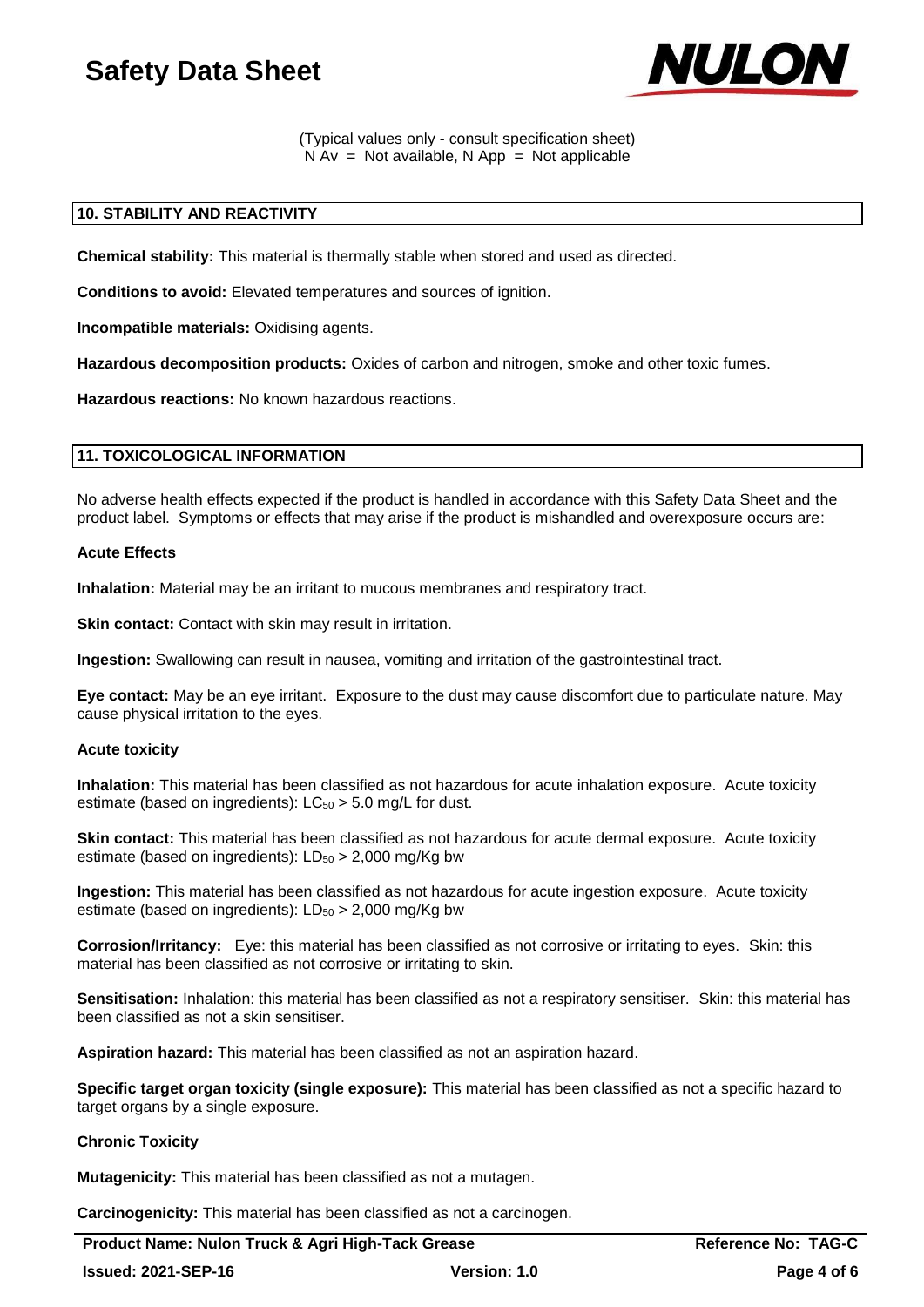

**Reproductive toxicity (including via lactation):** This material has been classified as not a reproductive toxicant.

**Specific target organ toxicity (repeat exposure):** This material has been classified as not a specific hazard to target organs by repeat exposure.

## **12. ECOLOGICAL INFORMATION**

Avoid contaminating waterways.

**Acute aquatic hazard:** This material has been classified as not hazardous for acute aquatic exposure. Acute toxicity estimate (based on ingredients): > 100 mg/L

**Long-term aquatic hazard:** This material has been classified as not hazardous for chronic aquatic exposure. Non-rapidly or rapidly degradable substance for which there are adequate chronic toxicity data available OR in the absence of chronic toxicity data, Acute toxicity estimate (based on ingredients): >100 mg/L, where the substance is not rapidly degradable and/or BCF  $<$  500 and/or log  $K_{ow}$   $<$  4.

**Ecotoxicity:** No information available.

**Persistence and degradability:** No information available.

**Bioaccumulative potential:** No information available.

**Mobility:** No information available.

## **13. DISPOSAL CONSIDERATIONS**

Persons conducting disposal, recycling or reclamation activities should ensure that appropriate personal protection equipment is used, see "Section 8. Exposure Controls and Personal Protection" of this SDS.

If possible material and its container should be recycled. If material or container cannot be recycled, dispose in accordance with local, regional, national and international Regulations.

# **14. TRANSPORT INFORMATION**

### **ROAD AND RAIL TRANSPORT**

Not classified as Dangerous Goods by the criteria of the "Australian Code for the Transport of Dangerous Goods by Road & Rail" and the "New Zealand NZS5433: Transport of Dangerous Goods on Land".

### **MARINE TRANSPORT**

Not classified as Dangerous Goods by the criteria of the International Maritime Dangerous Goods Code (IMDG Code) for transport by sea.

### **AIR TRANSPORT**

Not classified as Dangerous Goods by the criteria of the International Air Transport Association (IATA) Dangerous Goods Regulations for transport by air.

## **15. REGULATORY INFORMATION**

### **This material/constituent(s) is covered by the following requirements:**

The Standard for the Uniform Scheduling of Medicines and Poisons (SUSMP) established under the Therapeutic Goods Act (Commonwealth): Not Applicable.

AICIS Status: All components of this product are listed on or exempt from the Australian Inventory of Industrial